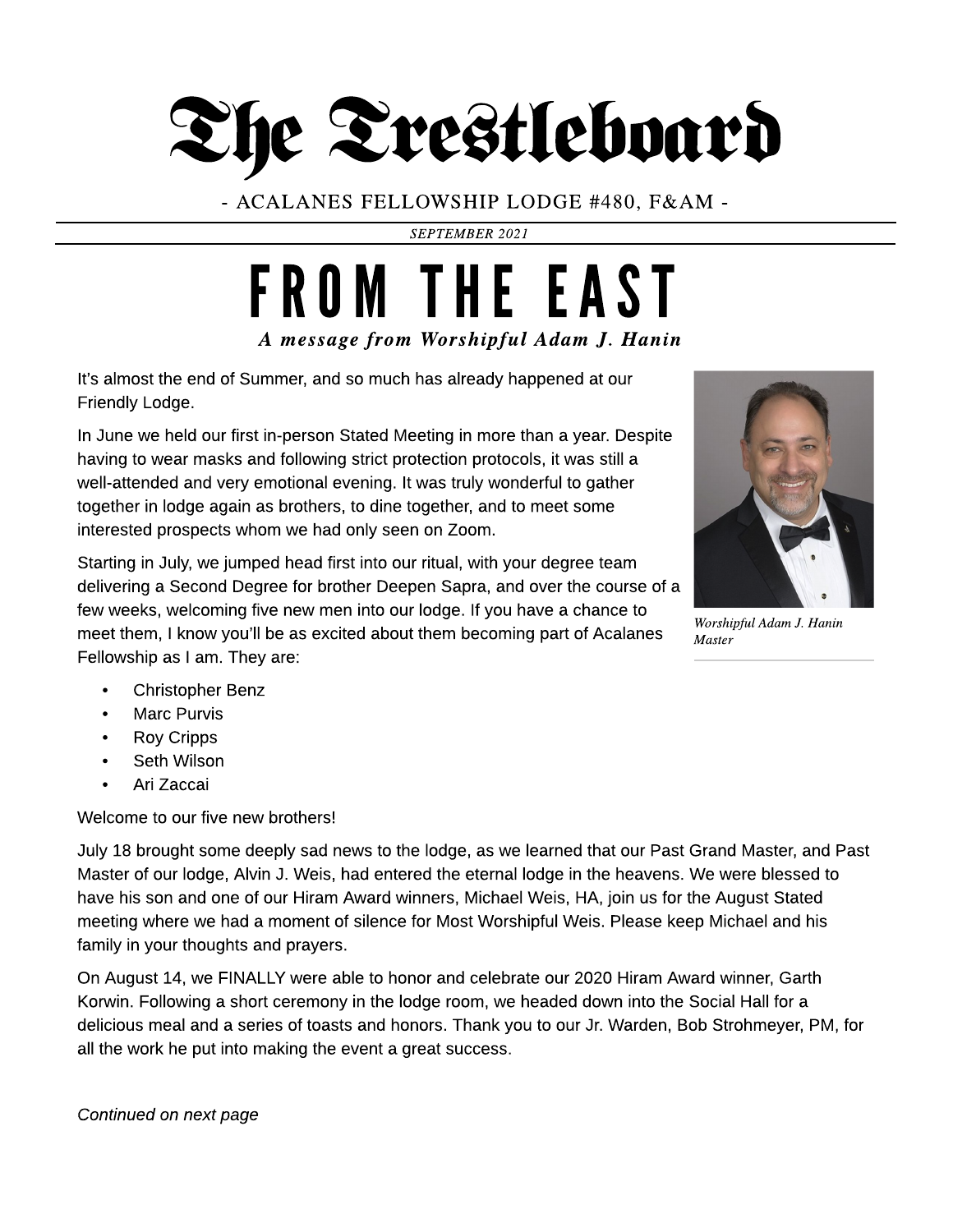# FROM THE EAST

#### **Continued from page one**

As we enter the last third of the year, we have more great things in store. On September 4th, we will march in the Danville Labor Day Weekend parade for the first time. This is a great opportunity to let Danville residents know about our lodge, and begin to expand the communities we serve. On September 11th, we will pass brother Derek Walter to the degree of Fellow Craft. September 14 brings a Lodge Open House, where brother Fred Lezak, HA will share his presentation on Masonry.

In our October Stated Meeting, which is our traditional "Advanced Stations" meeting, we will put to the vote a proposal that I have worked on with our Secretary, Randy Tolerton, PM, and our Investment Advisor, Ryder Brose.

As I've mentioned in other communications, our lodge is a partial owner of the Oakland Masonic Center, which will be closing on its sale in the near future. When it does, I'm proposing we establish an Endowment fund fed from the proceeds of that transaction, and open for any future contributions and donations. This fund will help set a financial foundation for our lodge for years to come. In advance of the meeting, I?ll send a link where everyone can review the plan so that you can come to the vote informed and ready to discuss.

I hope you have all had a truly wonderful summer, and that you are staying safe, healthy and happy.

**Worshipful Adam J. Hanin,**

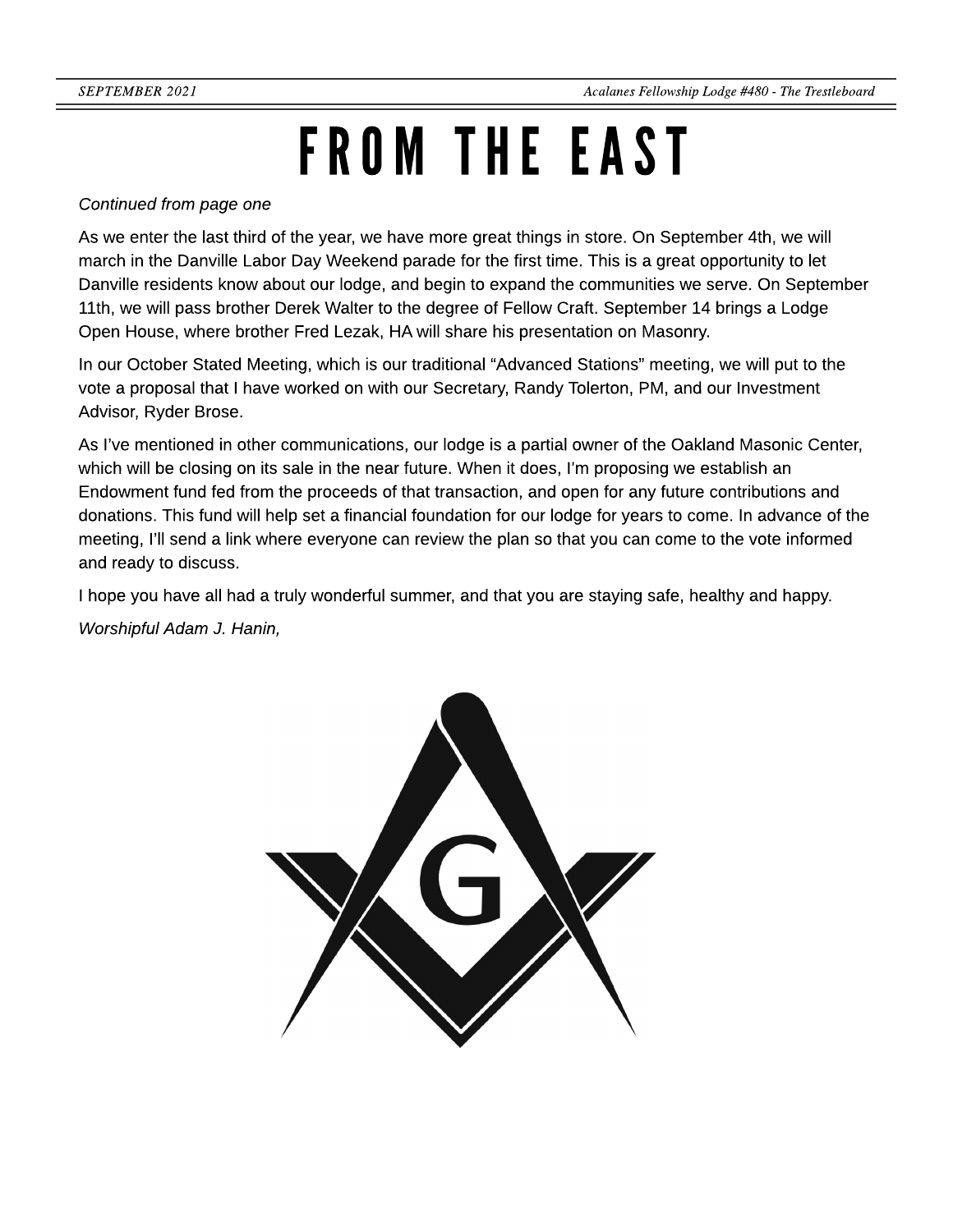**SEPTEMBER** 2021 *Acalanes Fellowship Lodge #480* **-** *The Trestleboard* 

# BIRTHDAYS

David Pillon - June 3 John Mulhall - June 4 Phillip McAllister, PM - June 5 Stephen Galop, III - June 5 Gerald Hertz - June 10 Roger Burt - June 10 Reynold Dandan - June 12 Robert S. Strohmeyer, PM - June 15 James Reno, III - June 17 Theodore D. Zeller - June 18 B. Ryder Brose - June 18 Franklin Shoffner - June 22 Gerald Patchen - June 23 Jeffrey Fesunoff - June 26 Scott D. Haile - June 27 Richard Kellogg - June 28 Russell Chapman - July 2

Christopher Urani - July 2 John Minagro - July 3 Scott Carter - July 7 Charles Tolerton, PM - July 8 Michael Kenny - July 13 Thomas Thompson - July 13 Walter Moser - July 14 Richard Young - July 21 Paul Crawford - July 26 William Haynes - July 31 Jeffrey R. Nott - August 4 Trandafir Mihutoni - August 7 Donald L. Hoskins - August 8 Adam J. Hanin - August 10 Robert A. Richardson - August 20 Angel G. Alvarez-Mapp - August 22 Cary L. Carlson, PM - August 22

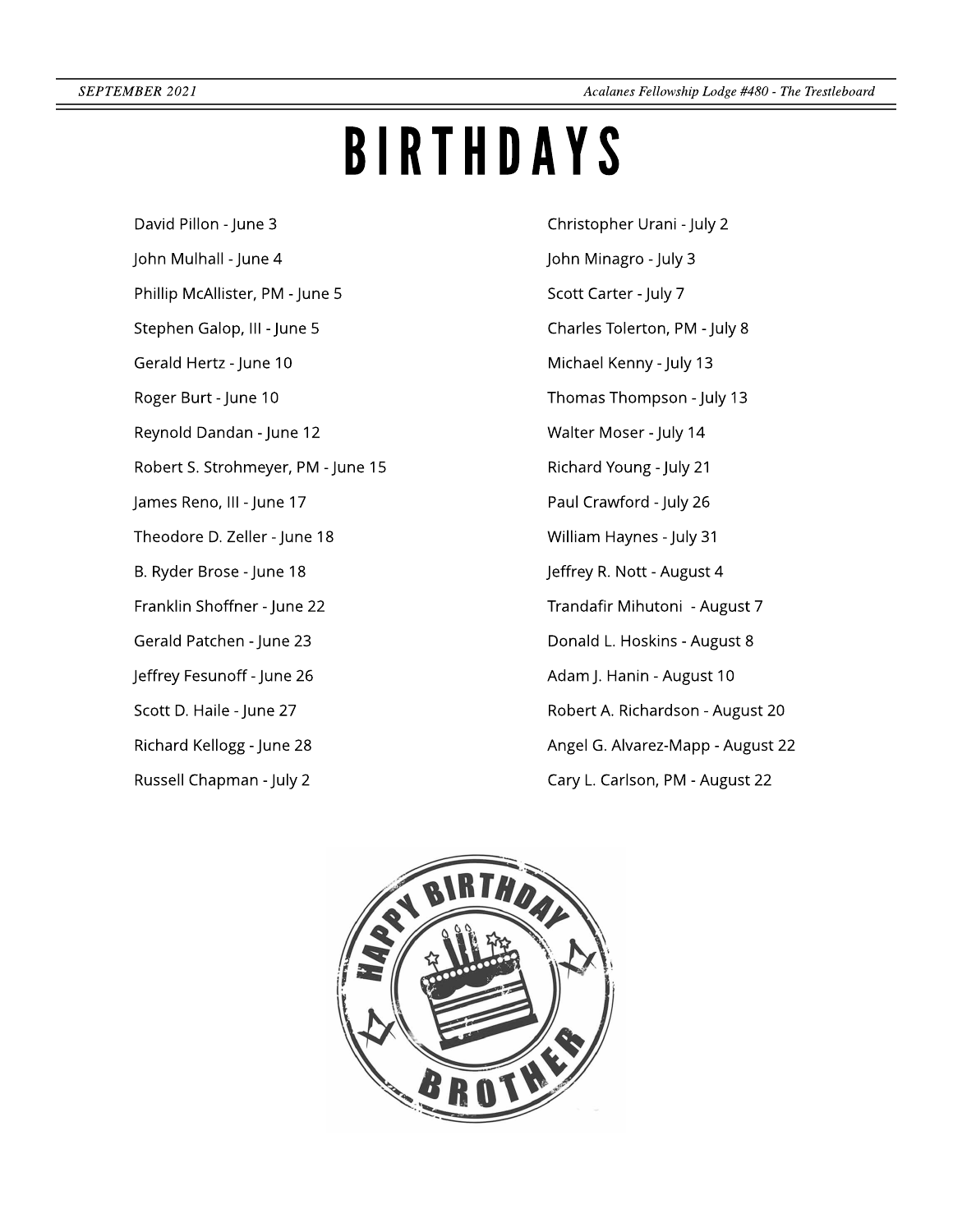## THIRD DEGREE ANNIVERSARIES

William L. Whitten - 63 years Dean D. Van Norman, PM - 45 years Ronald J. Reese - 43 years Gerard M. Wilson, PM - 42 years James R. Barley - 42 years C. T. Watson - 42 years Clinton J. Jossey - 37 years John R. Osborne - 35 years John B. Cook - 27 years Trandafir Mihutoni - 21 years Stephen E. Milano - 20 years Kenneth C. Owen, PM - 18 years Angel G. Alvarez-Mapp - 18 years

Robert S. Strohmeyer, PM - 17 years James H. Chamberlain, PM - 17 years C. Randall Tolerton, PM - 17 years Danny Ho - 15 years Daniel M. Argueta - 14 years Michael E. Roberts, PM - 13 years Harry G. Burt, PM - 11 years J. O. Dryden, II - 10 years Timothy J. Riley - 9 years Peter A. Peterson - 8 years David B. Stickney - 6 years Kris J. Wainscott - 18 years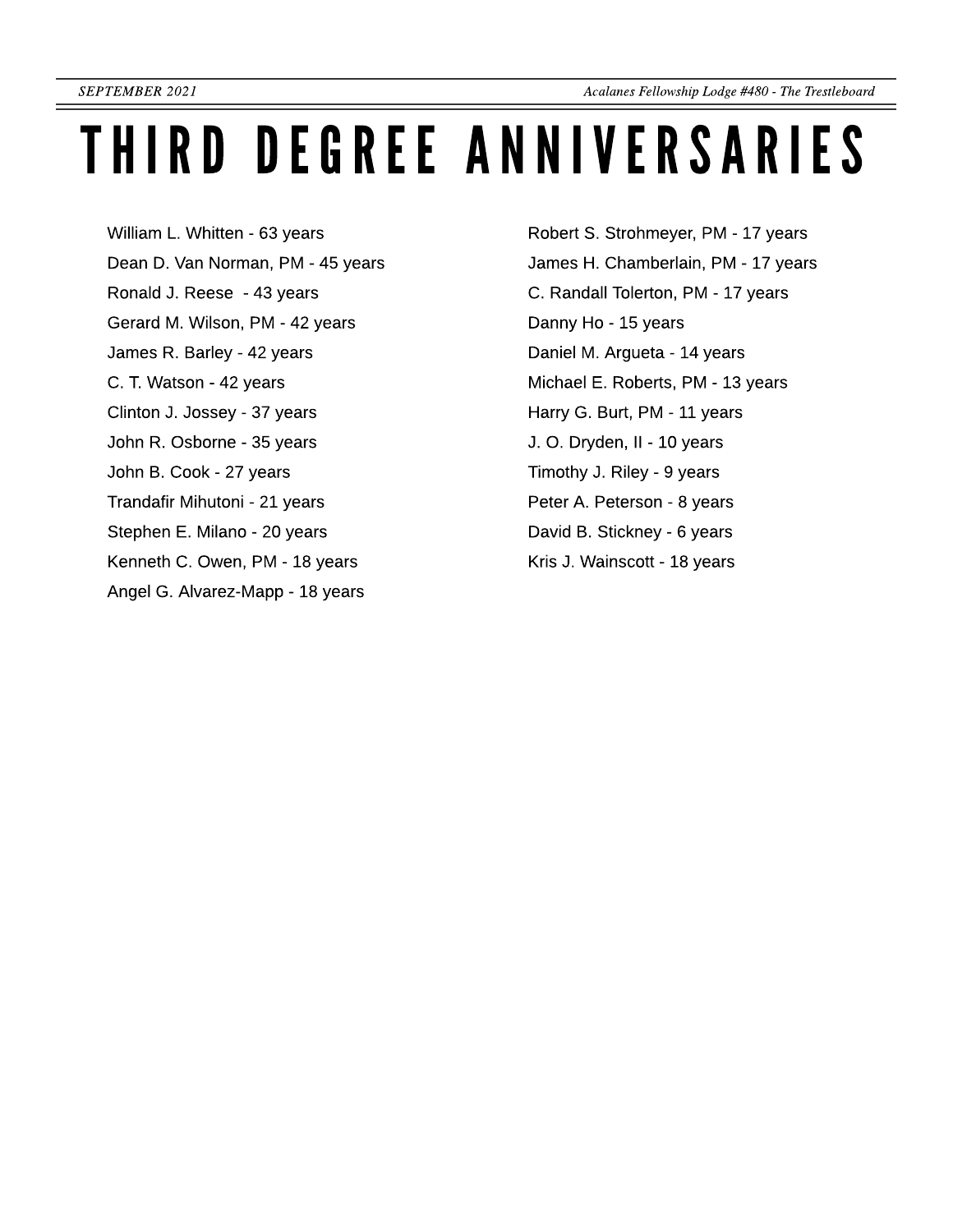# LODGECONTACTS

### **Main Phone Number: 925-284-7815**

| Role                                                                | Contact              | <b>Email</b>                           | Phone               |
|---------------------------------------------------------------------|----------------------|----------------------------------------|---------------------|
| Master                                                              | Adam Hanin           | master@acalanesfellowship.com          | 925-284-7815, ext 5 |
| Senior Warden                                                       | Terry Kilgore        | srwarden@acalanesfellowship.com        |                     |
| Junior Warden                                                       | Bob Strohmeyer, PM   | jrwarden@acalanesfellowship.com        |                     |
| Treasurer                                                           | David Kreutzinger    | treasurer@acalanesfellowship.com       |                     |
| Secretary                                                           | Randy Tolerton       | secretary@acalanesfellowship.com       | 925-284-7815, ext 4 |
| Chaplain                                                            | Frank Shoffner       | chaplain@acalanesfellowship.com        | 925-284-7815, ext 8 |
| <b>Hall Association</b><br>(Building Rentals,<br>Maintenance, etc.) | Marion Rogers, PM    | hallassociation@acalanesfellowship.com | 925-284-7815, ext 7 |
| <b>Masonic Education</b>                                            | Randall Tolerton, PM | masoniced@acalanesfellowship.com       |                     |
| Charity & Service<br>Committee                                      | Fred Lezak           | charity@acalanesfellowship.com         |                     |
| Webmaster                                                           | Adam Hanin           | webmaster@acalanesfellowship.com       |                     |
| Trestleboard                                                        | Derek Walter         | trestleboard@acalanesfellowship.com    |                     |
| Organist                                                            | John Minagro         | organist@acalanesfellowship.com        |                     |

Acalanes Fellowship Lodge 925 Moraga Rd. Lafayette, CA 94549

### Street Address | Mailing Address

Acalanes Fellowship Lodge P.O. Box 1 Lafayette, CA 94549